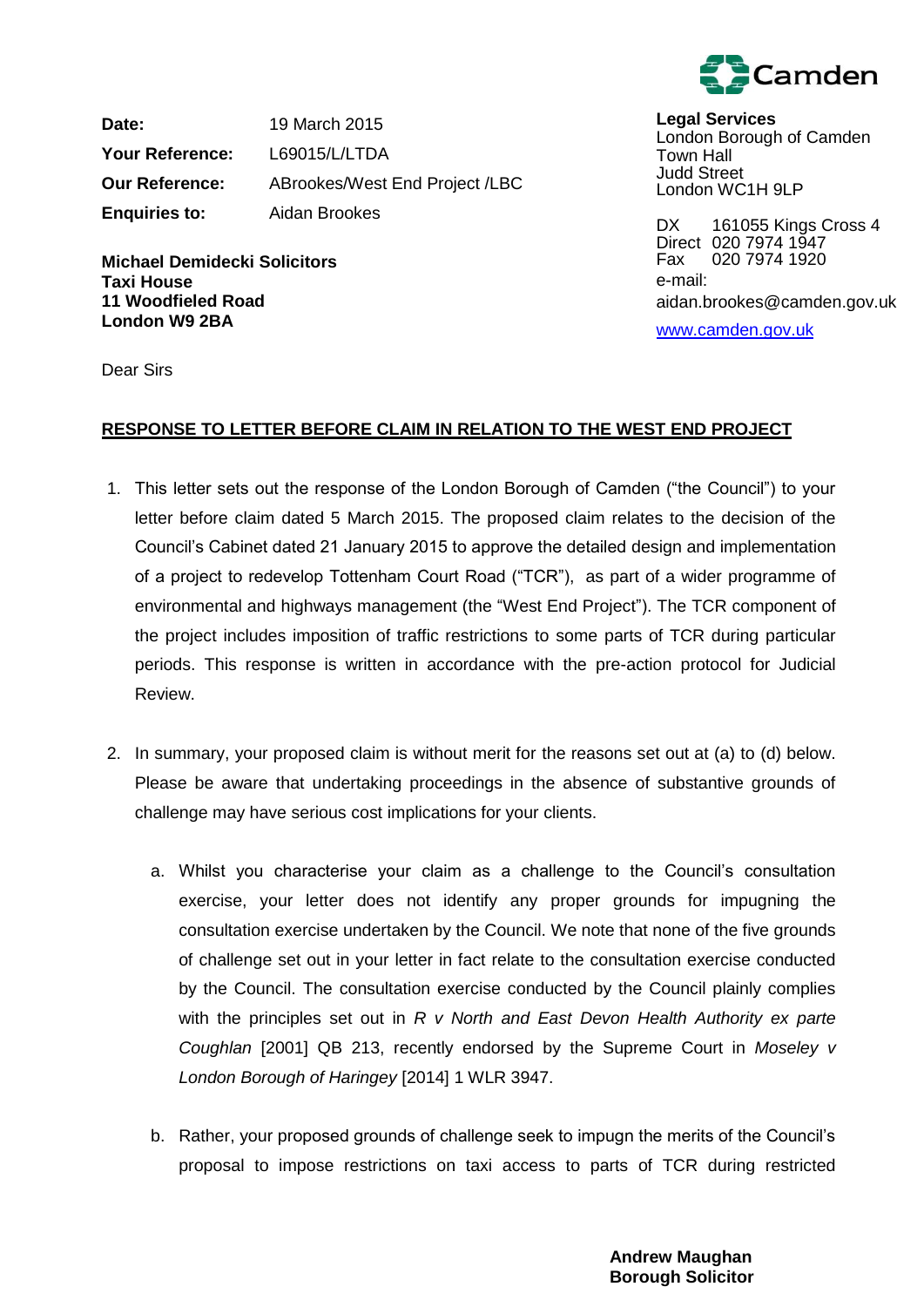

periods. References to taxis here and later in this letter include reference to private hire vehicles which are also affected by the restrictions of which your client complains. The fact that your client may disagree with the Council's reasons for seeking imposing restrictions on taxi access is not a valid ground for judicial review. Your letter does not identify any points which come close to establishing that the decision taken by the Council is irrational.

- c. Further, many of the points made in your letter proceed on an incorrect factual basis. We invite you to re-read the report to Cabinet and its appendices (including the consultation report and EIA) which can be found on the Council's website: <http://democracy.camden.gov.uk/ieDecisionDetails.aspx?AIId=16860>
- d. Without prejudice to the above, any challenge to the proposed taxi restrictions is premature. Any traffic restrictions in relation to the redeveloped TCR will only take legal effect following the making of a traffic regulation order made under the Road Traffic Regulation Act 1984 in accordance with the statutory requirements specified therein and any challenge prior to such any such order being made is premature.

## **THE CLAIMANT**

- 3. Your letter before claim does not identify your client, the proposed claimant. We assume that your client is the Licensed Taxi Drivers Association ("the LTDA"). However, if this is not the case please clarify this point by return. **From**
- 4. Legal Department London Borough of Camden Camden Town Hall Judd Street London WC<sub>1</sub>H 9LP

**Reference details Aidan Brookes**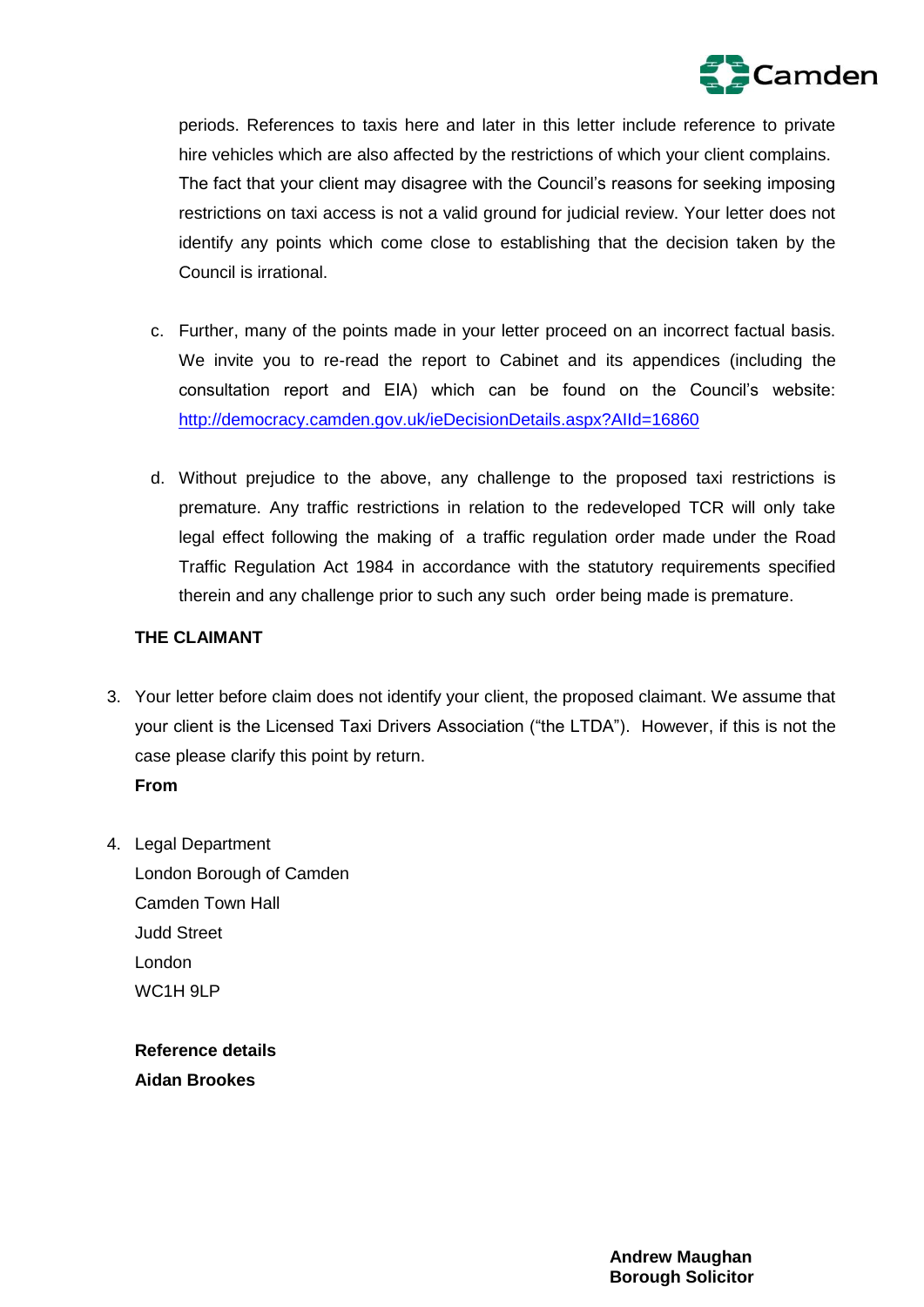

5. Aidan Brookes has conduct of this matter on behalf of the Council. Any further correspondence or service of documents in relation to this matter should be addressed to him at the above address.

# **The details of the matter being challenged**

- 6. Your proposed challenge relates to the Cabinet's decision giving approval to officers to proceed with detailed design and implementation work in respect of the redevelopment of TCR in so far as this relates to what you describe as "restrictions of taxis from the whole length of TCR at all times and their restriction to short sections of TCR via side streets from 8am to 7pm Monday to Saturday".
- 7. We note at the outset that you appear to have misunderstood the nature of the proposed restrictions on taxi use of TCR. The Council does not propose to "restrict taxis from the whole length of TCR at all times". In fact, the proposals would restrict the ability of taxis to access approximately 40% of TCR between 8am and 7pm Monday to Saturday. Approximately 60% of TCR would be open to taxis in at least one direction from 8am to 7pm Monday to Saturday. Outside of these periods, there will be no restrictions on the ability of taxis to use TCR. Further, taxi ranks and stopping locations will remain/be placed at a number of key locations on TCR and the restrictions do not impact on the ability of taxis to serve these locations.

## **Response to the proposed claim**

## **Background**

8. The West End Project is a large-scale, strategically important project to transform TCR and the surrounding area through the creation of new public spaces and the implementation of a new traffic system. The project seeks to reduce traffic and congestion, improve road safety, and make the area more attractive and safer for residents and visitors.

## Public consultation

9. There has been extensive public and stakeholder consultation by the Council in relation to its proposals for the West End project. A public consultation ran from 9 June 2014 until 1 August 2014 and this was primarily conducted through the publication of material and a questionnaire online [\(www.camden.gov.uk/westendproject.](http://www.camden.gov.uk/westendproject)) Leaflets and a survey were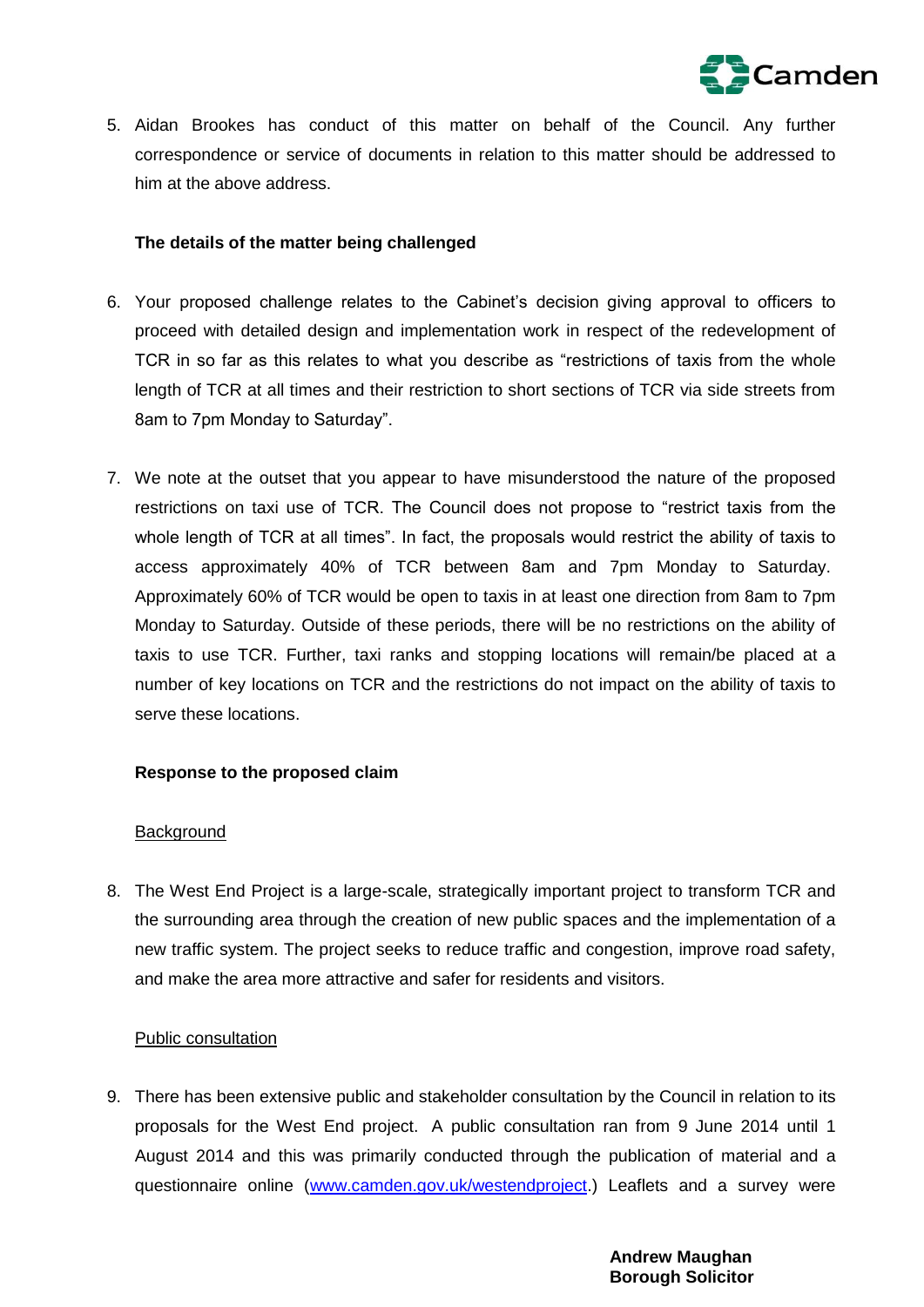

distributed to 7,990 addresses and face-to-face surveys were also carried out. As you accept in your letter, there was significant consultation by various methods.

- 10. The online questionnaire included two questions about the proposed traffic restrictions on Tottenham Court Road:
	- a. *"Q1b: Do you agree with removing the one-way system, making Tottenham Court Road two-way (for buses and cyclists), and Gower Street two-way (for all other traffic)?"*
	- b. *"Q8a: Do you agree with the proposals for Tottenham Court Road to widen pavements, plant new trees, provide better pedestrian crossings and make the street two-way for buses and cyclists only from 8am-7pm, Monday to Saturday (general traffic would not be allowed during this time except for access and loading in certain areas)?"*
- 11. It is clear that both of these questions included a reference to the proposal to restrict taxi access to parts of Tottenham Court Road. Q8b makes explicit reference to the proposal to restrict taxi access to TCR from 8am - 7pm Monday to Saturday. These questions did in fact elicit responses in relation to the desirability of restricting access to taxis during these periods (as summarised in Appendix A, Section C at paragraphs 1.5 onwards and 8.1 onwards).
- 12. A hard copy survey distributed to 7,990 households and used for face-to-face interviews included a further question dealing solely with the proposed restrictions on taxis in the following terms :*"Q8d: Do you agree with the proposal to restrict access for Taxis on Tottenham Court Road, Monday to Saturday 8am - 7pm? Taxis will still be able to cross Tottenham Court Road via side streets but won't be able to drive the length of Tottenham Court Road."*
- 13. The LTDA responded to the consultation exercise, and the comments made in relation to the proposed taxi restrictions (together with officers' comments) are included in Appendix C to the report to Cabinet. A number of other consultees responded to both the consultation questionnaire and the survey with comments in relation to the proposals in relation to taxis.
- 14. A consultation report was drafted setting out the responses to the consultation exercise (see Appendix A to the report to Cabinet). Paragraph 8.32 – 8.41 of the report deals in detail with issues relating to the restriction on taxi access.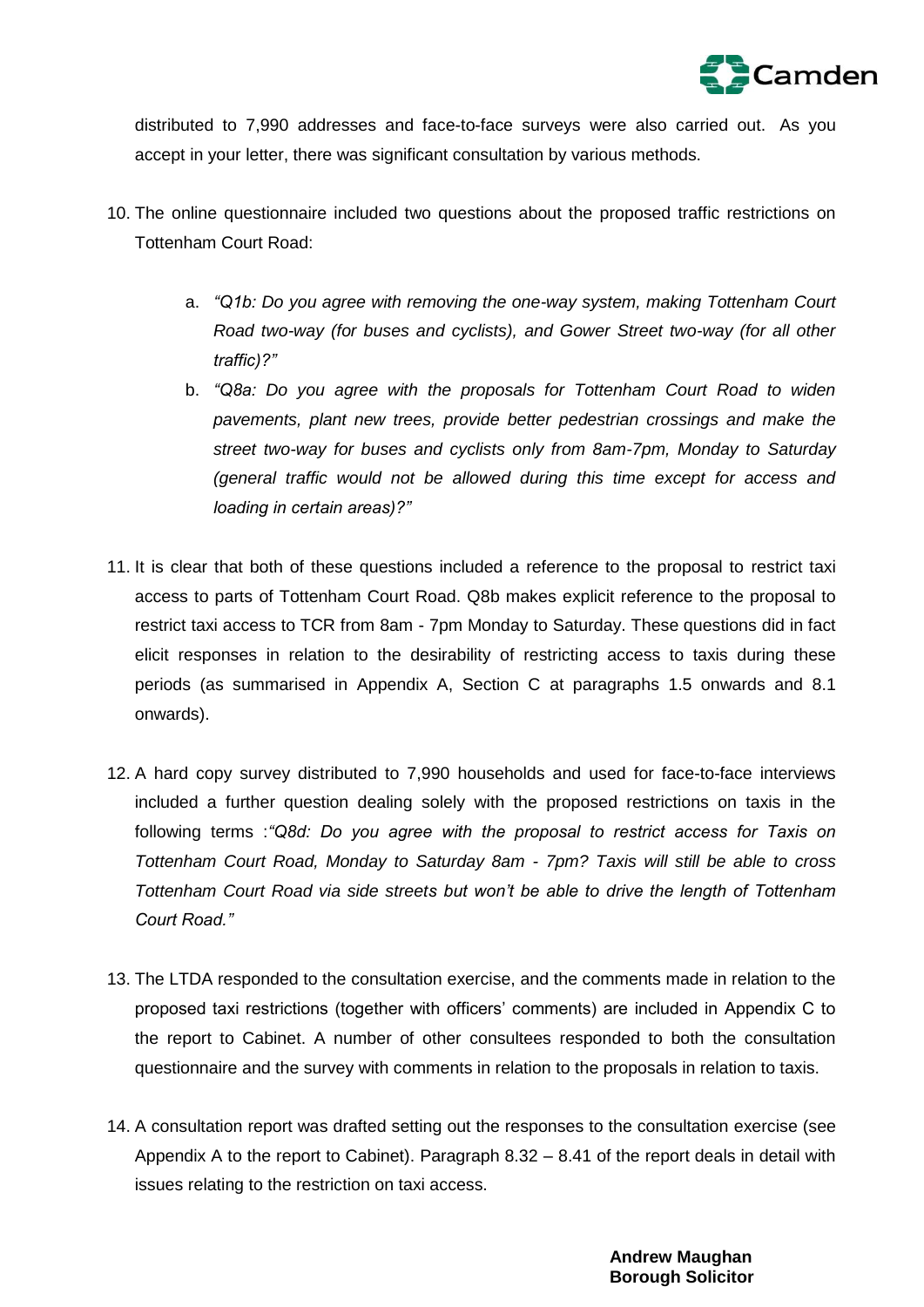

### Decision of Cabinet 21 January 2015

- 15. The Cabinet report was published on the Council's website on 13 January 2015. The Cabinet meeting was a public meeting and people were able to make deputations. A number of organisations did make deputations to Cabinet, however no deputation was received from the LTDA or any other representative of taxi drivers/owners. The Cabinet report clearly set out that the recommendation to restrict taxis was not supported by the majority of response to the public consultation (see paragraph 4.5).
- 16. The relevant decision of the Cabinet is a resolution that *"approval be given to proceed to detailed design and implementation of the project as described in the report, specifically agreeing those matters listed in Appendix D, subject to achieving funding from various contributing partners and compliance with statutory requirements as the project is progressed".* Appendix D refers to the proposal to "approve making Tottenham Court Road bus and cycle only in certain sections between 8am and 7pm, Monday to Saturday, subject to a review 12 months after implementation" (paragraph 18) and to "approve the proposed restrictions on taxi access on the basis of reduced road danger, less traffic congestion, improved air quality and a more attractive environment to walk and cycle" (paragraph 21).
- 17. The proposed traffic restrictions will take legal effect through a traffic regulation order made by the Council in due course pursuant to the provisions of the Road Traffic Regulation Act 1984. The procedure to be adopted by a local authority for making permanent or experimental orders is set out in the Local Authorities' Traffic Orders (Procedure) (England and Wales) Regulations 1996 (SI 1996/2489) as amended. As and when it becomes appropriate for the Council to consider making an order under these regulations, the Council will do so in accordance with those regulations. We therefore consider that any challenge brought at this stage would be premature.
- 18. We now address each of your five proposed grounds of challenge in turn.

#### Proposed Ground 1 – Conclusions on congestion and pollution

- 19. You assert that "the proposal irrationally concludes that the restriction of taxis will reduce pollution and congestion". No explanation is given in your letter as to why you say the Council's conclusion is irrational.
- 20. In fact, detailed traffic modelling has been undertaken by the Council to assess the impact of restrictions on taxi access to TCR on traffic flow on (i) TCR itself, (ii) side streets in the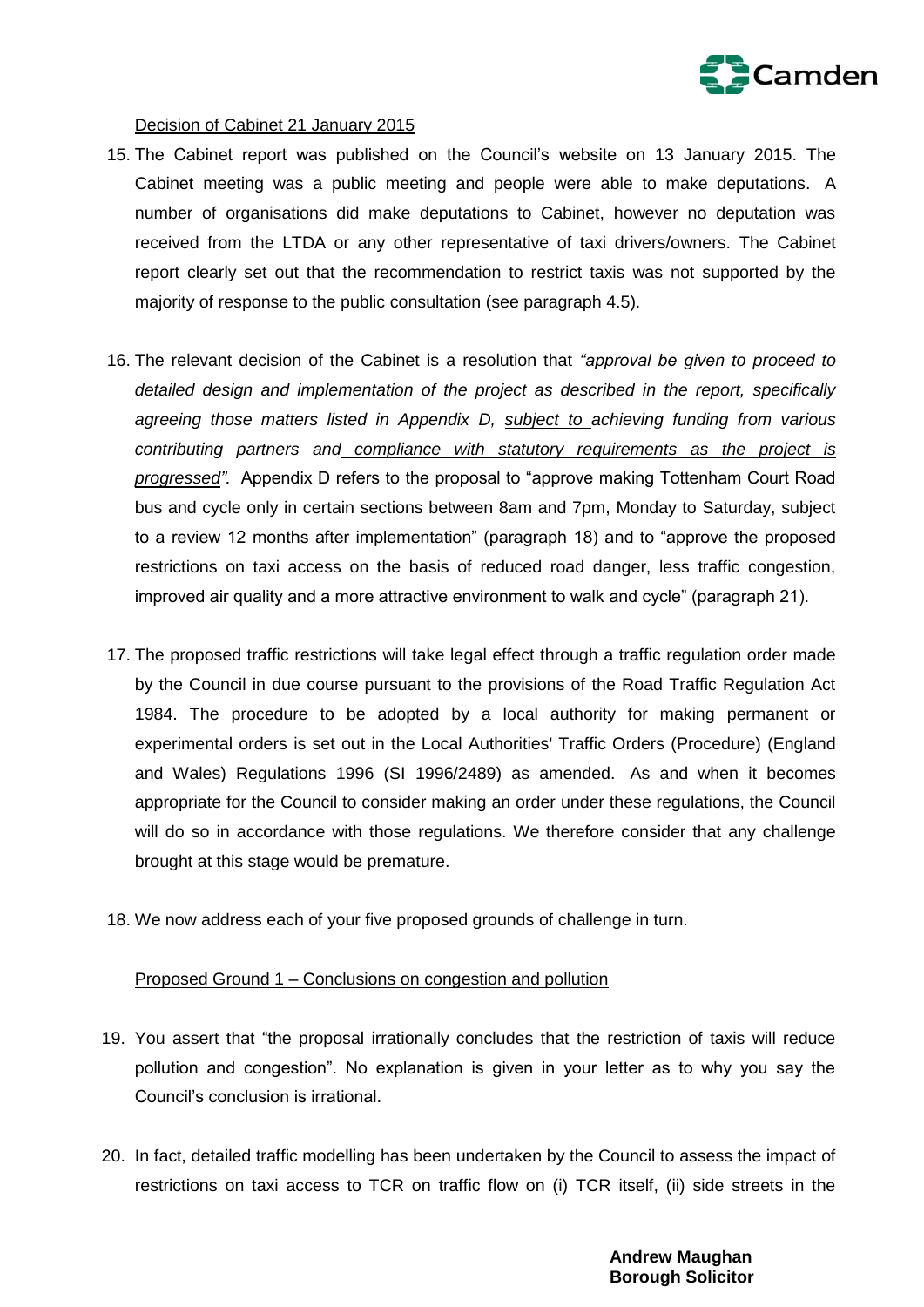

vicinity of TCR and (iii) the wider area of central London. The Council used an approved TfL traffic model which predicted that the proposed restrictions on taxis would lead to an overall reduction in the amount of traffic in the area, and reduce congestion (as demonstrated by improved journey times for buses) and did not show wider displacement across central London. Table 8.1 of Appendix A to the Cabinet report summarises the modelling evidence by comparing traffic flow in the morning peak hour as between (i) the proposal to restrict taxis access to TCR and (ii) the alternative option to allow taxis to use TCR. The evidence illustrates that significantly higher volumes of traffic for all of TCR and the majority of linked roads will occur if taxis are permitted to use TCR. Restricting taxis from TCR would reduce traffic levels on TCR by up to 160 vehicles an hour (a reduction of up to 23% of traffic compared to allowing taxis full access).

- 21. Road transport is one of the main sources of PM10 and NOX emissions. Reducing and controlling the mix and volume of traffic will directly affect air quality as fewer traffic emissions will be produced in the vicinity of TCR. The Council has a responsibility under the Environment Act 1995 to reduce all pollutants and despite the reductions in the majority of the pollutants, levels of PM10 and NO2 continue to exceed the national air quality standards and objectives in some areas of London. In 2011, Tottenham Court Road was recorded as one of the worst sites in the borough (after Euston Road) for NO2 concentrations. This is explained in Appendix A to the Cabinet report.
- 22. In short, it is self-evident that restricting the volume of traffic on TCR during particular hours is likely to lead to a reduction in traffic congestion and pollution. The detailed modelling undertaken by the Council establishes a clear evidence base for the Council's conclusion in respect of reduced congestion.
- 23. Further, you state that the Council "failed to recognise the impact on pollution by the Mayor's requirement that by 2018 when the development will be completed taxis will be zero emission". This is incorrect. The Council has expressly addressed the potential impact of the Ultra-Low Emission Zone in Appendix A to the Cabinet report, which clearly sets out that if the Ultra-Low Emission Zone project is approved and implemented, taxi restrictions would be reviewed having regard to air quality, traffic congestion and road safety. This point is also made in Appendix C to the Cabinet report in addressing comments made by the LTDA.
- 24. In any event, your letter fails accurately to represent the current position as to the proposal put forward by the Mayor and TfL in respect of the Ultra-Low Emission Zone. It is currently proposed that within the Ultra-Low Emission Zone additional requirements will be imposed in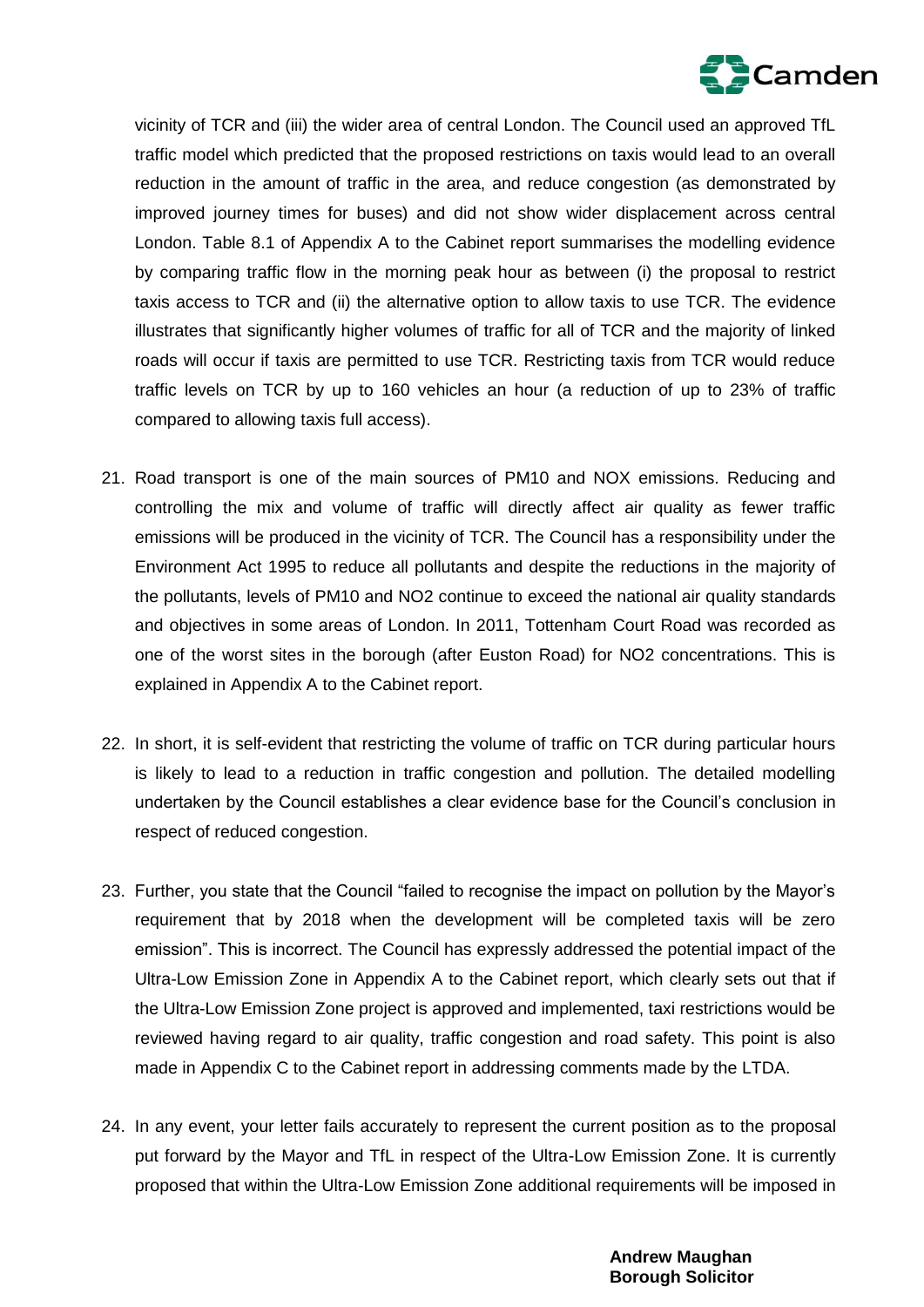

respect of the emissions for TfL buses, taxis (black cabs) and private hire vehicles. The proposal is that all taxis and new private hire vehicles presented for licensing from 2018 would need to be zero emission *capable*. It is important to note that the proposal does not entail a requirement to use zero emission fuel, it only applies to new vehicles presented for licensing and does not address those taxis with existing licenses. A public consultation has recently been carried out in respect of this proposal and no final decision has yet been taken.

### Proposed Ground 2: Conclusions on road safety

- 25. You assert in relation to the road safety issue that the Council has "combined private hire vehicles with taxis in order to condemn taxis as a potential cause of serious injury to cyclists" and that "Camden has not considered the collision statistics for TCR."
- 26. You fail to explain why it is impermissible for the Council to have regard to data or evidence which demonstrates that taxis and PHVs are responsible for a disproportionately large number of collisions with cyclists resulting in fatalities or serious injuries compared with the number of taxis and PHVs on the road. The Mayor of London's Cycle Safety Action Plan 2014 considers taxis and PHVs together when considering their impact on cycle safety as data is recorded by the police on this basis. Council officers used this study to inform the recommendations to restrict both taxis and PHVs from TCR during particular periods. Further, collision statistics for TCR have been considered and were one of the main reasons why the scheme is required. The TCR / Gower Street location is one of the worst ten locations in the borough for collisions, with 259 casualties in the three year period from 1 August 2011 to 31 July 2014. This is specifically referred to in the Cabinet report at paragraph 2.2. It is also noted that the Metropolitan Police responded to the public consultation to the effect that permitting taxis to use TCR during daytime hours would increase the collision risk, particularly through U-turning of taxis.
- 27. In short, the Council has carefully considered a range of evidence in order to consider the impact on road safety of restricting taxi access to TCR, as summarised in Appendix A of the report to Cabinet under the heading "Road Safety". In light of that evidence, the Council concluded that allowing unrestricted taxi access on TCR would increase the potential for conflict with cyclists and pedestrians and increase the likelihood of serious casualties. Any challenge to this conclusion would be bound to fail.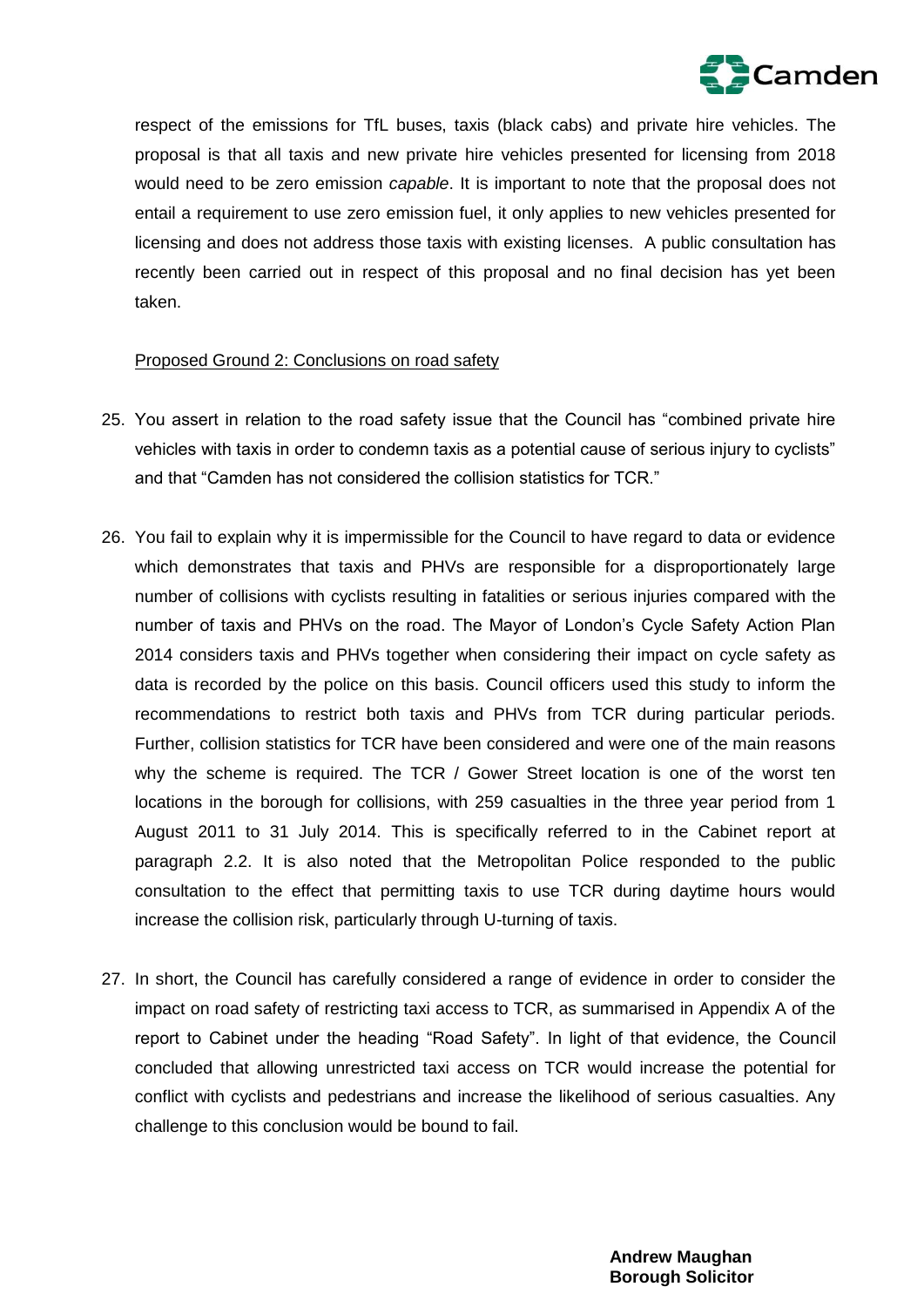

# Proposed Ground 3: Conclusions on air quality

- 28. You assert that "in relation to air quality the report combines the effect of taxis and private hire vehicles." Further, you state that the proposal does not consider "the proposals to require taxis to be zero emission by 2018" or that "during much of the day buses run with few passengers". Each of these criticisms is without merit.
- 29. The evidence considered by the Council in respect of air quality is summarised in Appendix A. This includes TfL's Health Safety and Environment Report 2012/2013 which indicates that taxis and PHVs account for 78% of PM10 of all TfL fleet emissions. There is no reason why officers were not permitted to have regard to this evidence when considering the impact on air quality, nor do you articulate any such reason in your letter. When pollution has been assessed per passenger km on a site-specific basis, taxis emit more PM, NOx and CO2 than buses. Pollution levels per passenger kilometre takes into account vehicle occupancy. We have already addressed your point in relation to the proposals to introduce the Ultra-low Emission Zone above.

### Proposed Ground 4: Impact on disabled, elderly and shoppers

- 30. You contend that the analysis of the impact on the disabled, elderly and shoppers carrying parcels is flawed. However, this point is without merit as the Council carefully considered the impact of the proposed restrictions on taxi access in respect of the disabled and the elderly, and further considered other user groups of TCR. These matters are all addressed in the documents which accompanied the report to Cabinet.
- 31. An Equality Impact Assessment (EIA) of the proposals was undertaken and the details of this assessment can be found in Appendix J to the report. The evidence base for the EIA included an assessment of the use of different forms of public transport by disabled and elderly persons (see pages 10 and 11 of the EIA for the appraisal of Taxicard and Freedom Pass data). Taxicard data and Freedom Pass usage data was used to consider the number of journeys taken by Camden residents using particular methods of transport and highlighted that the volume of trips made by Taxicard users is far lower than Freedom Pass users (a ratio of 1:200). Analysis of the data supported the findings of other wider studies and research that elderly and disabled people use buses more often than taxis.
- 32. As is explained at paragraph 5.12 of the report to Cabinet, the impact on protected groups (including in relation to age and disability) of restricting taxi access to TCR has been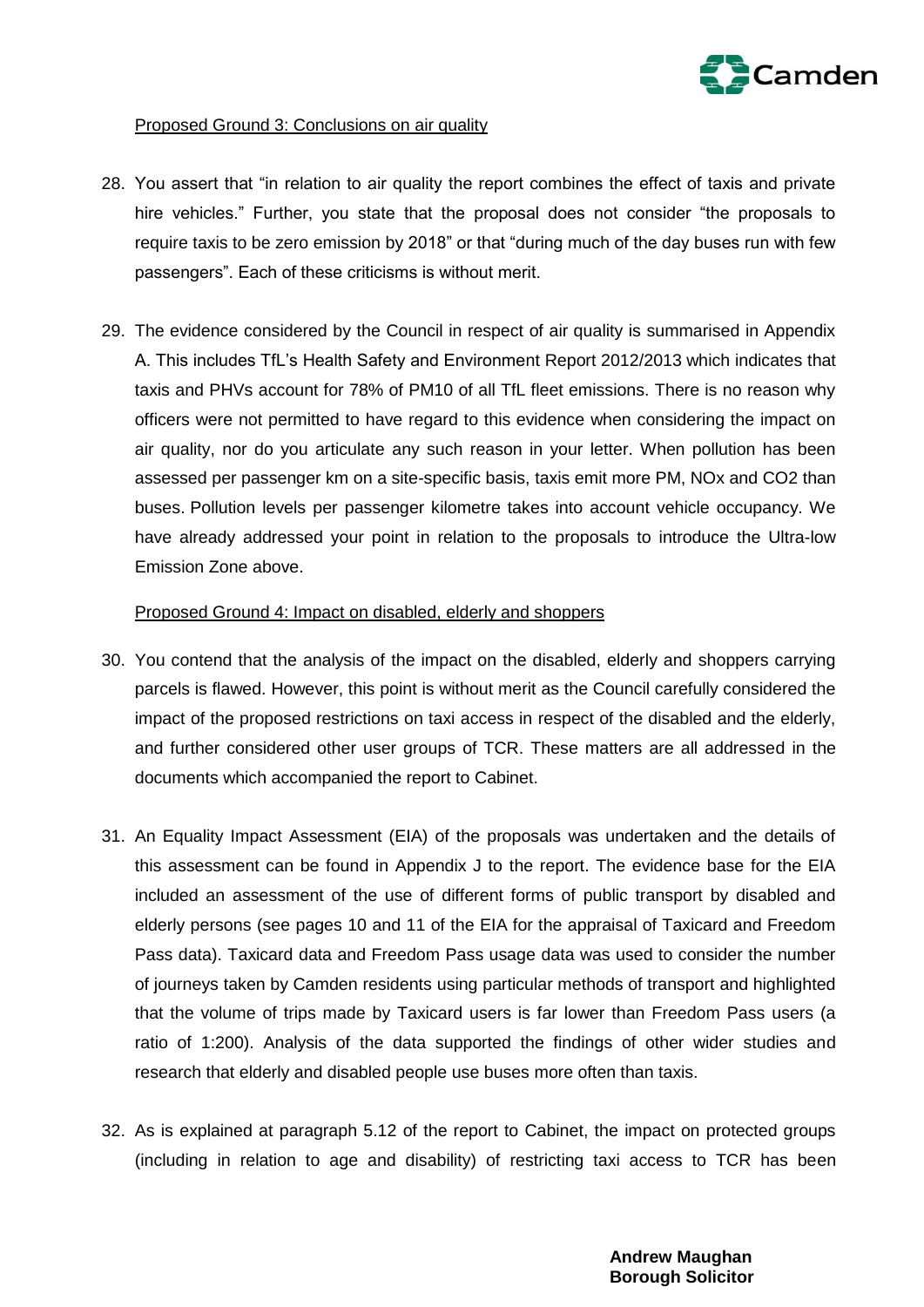

assessed and the Council considers that the positive impacts of the scheme outweigh the negative impacts. Some aspects of the scheme will benefit those with protected characteristics, for example improvements to bus journey times and reliability will benefit a far larger number of disabled and older people than those who are going to be affected by the taxi restrictions and wider pavements will benefit those using mobility scooters. Following the EIA and other discussions, mitigation measures were included as part of the amendments to the proposals, such as providing additional taxi ranks on side streets, more seating on TCR itself and more Blue Badge disabled parking and pay and display parking in the vicinity of UCLH.

33. Further, paragraph 1.22 of Appendix A expressly addressed the issue of accessibility for disabled people and people with prams and heavy luggage and notes that taxis would still be able to operate in the area with taxi ranks and stopping locations at key locations, and 60% of the street with be open in one or both directions between 8am and 7pm.

#### Proposed Ground 5: University College London Hospital patients

34. You assert that as a result of the Council's proposals it will not be possible for patients to hail a taxi on leaving UCLH. This is factually incorrect. UCLH currently has entrances on Euston Road and Grafton Way and as part of the A&E redevelopment there will be a new entrance on Gower Street. Taxi access to these streets will not be adversely affected by the West End Project proposals. Further, in response to the public consultation, a taxi rank is now planned for the section of Grafton Way between Tottenham Court Road and Gower Street, in the vicinity of the hospital.

#### Other matters raised in your letter

- 35. In so far as your letter refers to criticisms of the Council's decision-making process which are not dealt with in your proposed grounds of challenge, the Council notes the following:
	- a. Your assertion that the impact of the restrictions on business has not been addressed is incorrect. Consultation on the proposals included consulting individual businesses and organisations representing businesses, such as London First, InMidtown and The Fitzrovia Partnership and surveys undertaken by community researchers included a sample view from businesses. The needs of and the impact on businesses has been considered as part of the development of the project and in the recommendations to Cabinet. For example, some businesses were concerned about the impact of customers not being able to make collections on Sundays if the taxi restrictions applied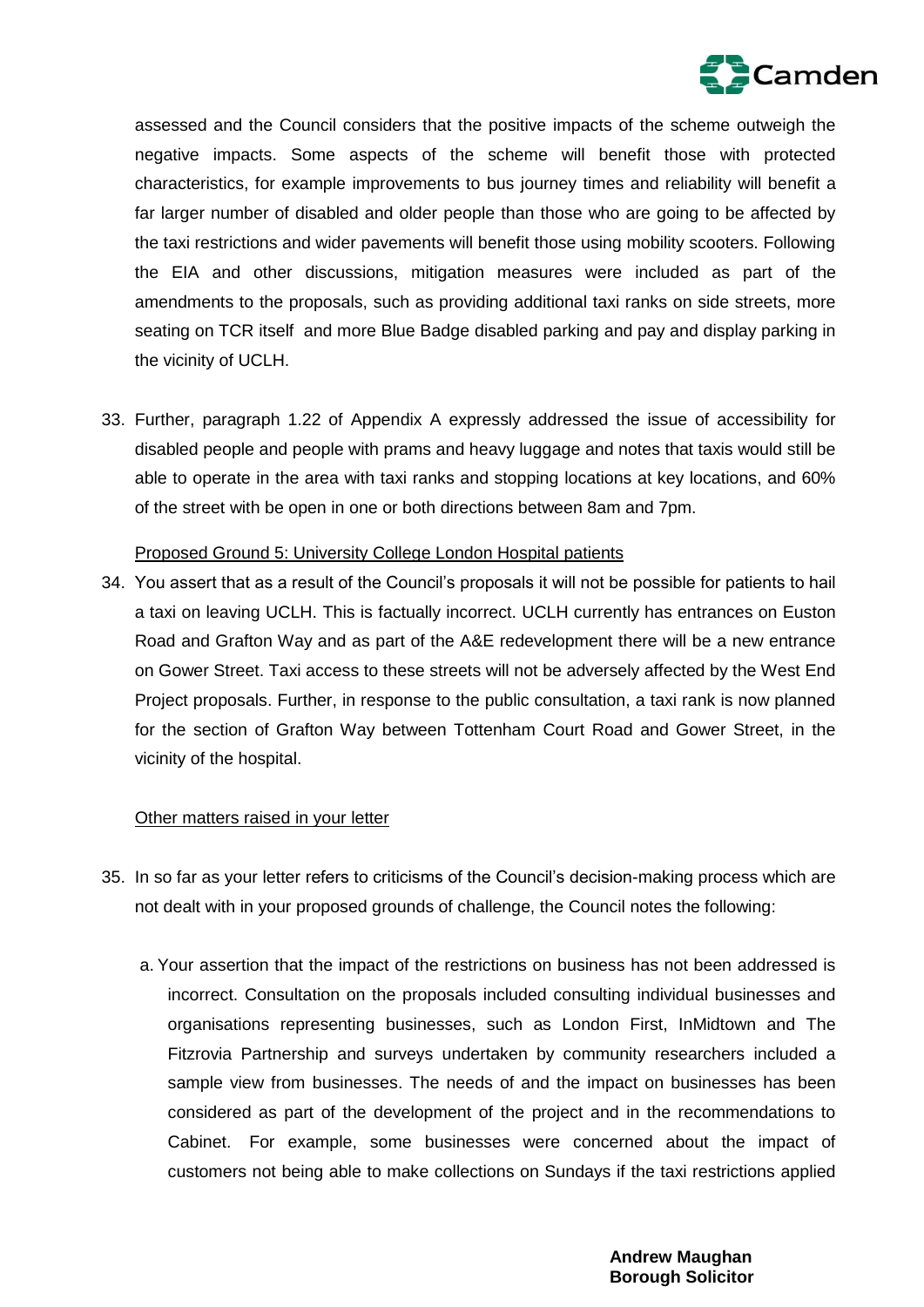

and this was one of the reasons that Sundays were not included in the timed restrictions.

b. It is unclear what "important issues" your client asserts have not been addressed at this stage but rather have been left for post-development monitoring. We are unable to respond fully to this point without further explanation, but note that monitoring and ongoing assessment are key phases of any project and monitoring the scheme will ensure that the project is delivering against the Camden Transport Strategy, project objectives and the expected outcomes.

### Response to requests for information

- 36. In your letter you request disclosure of two categories of information:
	- a. Reports of meetings involving officers and/or Cabinet members in which proposals in relation to a policy of restricting taxis in favour of walking and cycling have been discussed.
	- b. The traffic modelling evidence referred to in the report.
- 37. In relation to a. we draw your attention to the Camden Transport Strategy (CTS) which sets out the objective to seek to reduce the impact of vehicles on the environment and to encourage sustainable and active modes of transport such as walking, cycling and using public transport. The Council has a road user hierarchy that places pedestrians and cyclists at the top (Policy 1.3). The Strategy is available to view on the Council's website[:http://camden.gov.uk/ccm/content/transport-and-streets/transport](http://camden.gov.uk/ccm/content/transport-and-streets/transport-strategies/camdens-local-implementation-plan/)[strategies/camdens-local-implementation-plan/.](http://camden.gov.uk/ccm/content/transport-and-streets/transport-strategies/camdens-local-implementation-plan/) To the extent that your request requires the Council to search for and disclose any information recording discussions between officers and/or Cabinet members in relation to transport policies for an unlimited period, we consider this to be disproportionate and do not propose to action it.
- 38. In relation to b, we are content to provide you with copies of the outcome of the traffic modelling evidence which is referred to in Appendix A and copies are attached.